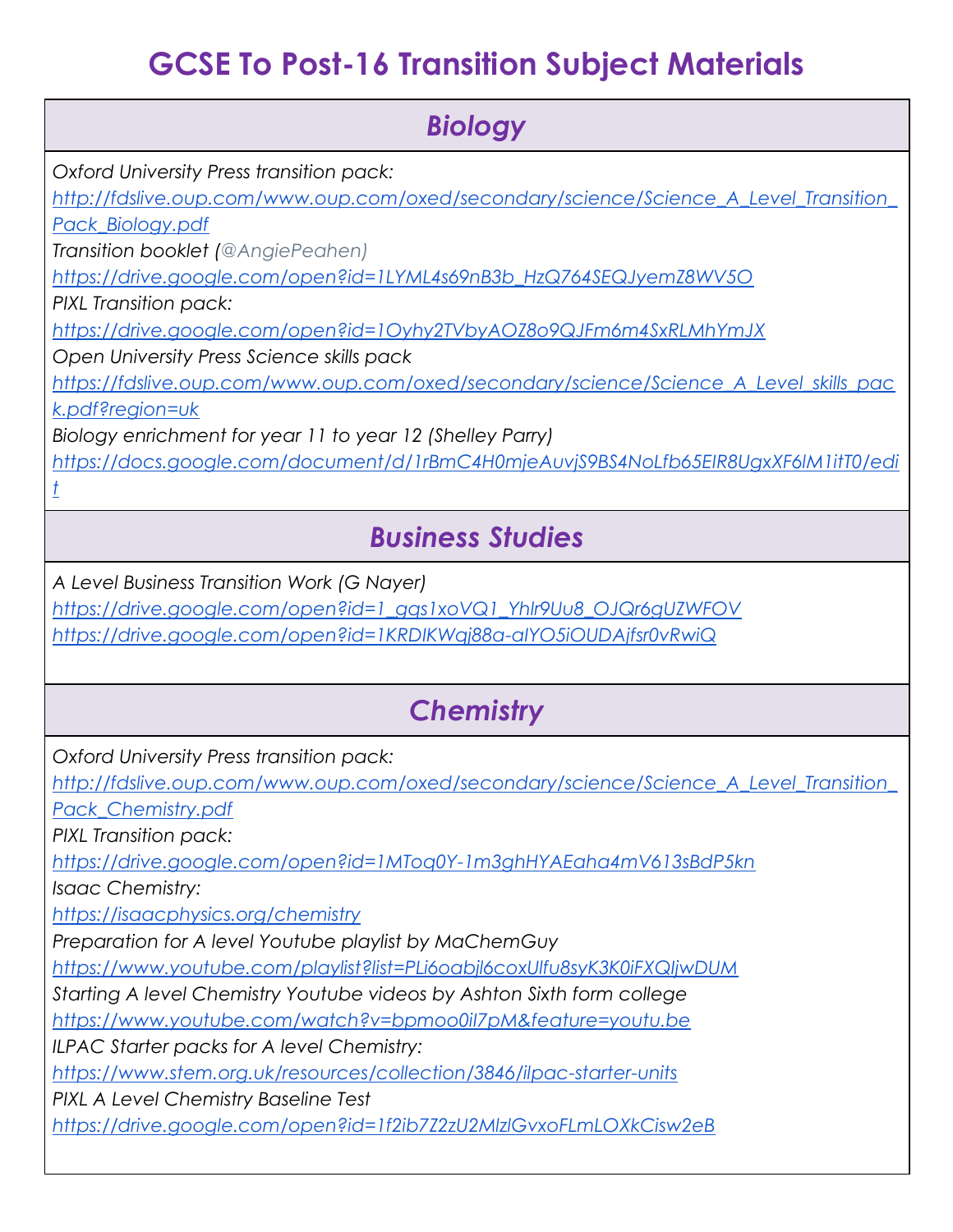*Transition to A Level Transition book [\(@GriffithsEllis\)](https://twitter.com/GriffithsEllis) <https://drive.google.com/open?id=1554zkBwxMsMZaOnR3R600UagrnuQ9dq5> AQA Chemistry Transition Guide <https://drive.google.com/open?id=1pIyWnFm-MnDx4Wv0MPFPlpWb980wD6V9> Open University Press Science skills pack [https://fdslive.oup.com/www.oup.com/oxed/secondary/science/Science\\_A\\_Level\\_skills\\_pac](https://fdslive.oup.com/www.oup.com/oxed/secondary/science/Science_A_Level_skills_pack.pdf?region=uk) [k.pdf?region=uk](https://fdslive.oup.com/www.oup.com/oxed/secondary/science/Science_A_Level_skills_pack.pdf?region=uk) Summer Start to A Level Chemistry (Primrose Kitten) [https://drive.google.com/open?id=1DC8PVlhJ5jbuN2\\_coGM-iDqfk7-ALSXh](https://drive.google.com/open?id=1DC8PVlhJ5jbuN2_coGM-iDqfk7-ALSXh) Summer start to A Level Chemistry Playlist (Primrose Kitten)*

*<https://www.youtube.com/playlist?list=PL7O6CcKg0HaEXpTtPXEiOfcZFsmhdle6e>*

# *Computer Science*

*PIXL Computer science transition pack:*

https://drive.google.com/file/d/1HAoITkn8XPwJNRF-6\_RyAvubxilgs3XM/view?usp=sharing

## *Economics and Finance*

*The London Institute of Banking and Finance*

<https://www.libf.ac.uk/study/financial-capability/free-financial-education-resources>

*Economics A Level Taster (G Nayer)*

*<https://drive.google.com/open?id=1uGHC2rMTKCqyXb8jh9-TkKDWpcBYQJex>*

*<https://drive.google.com/open?id=1zA0q0kdRvQE1EHftRoJtdtlP6L9cGopP>*

# *English*

*Summer English task (Worthing High School)* [https://drive.google.com/open?id=1ocsQpDQP7GXJ-cdI9EZWXOF\\_Qk\\_aLDRh](https://drive.google.com/open?id=1ocsQpDQP7GXJ-cdI9EZWXOF_Qk_aLDRh) *PIXL English transition Pack <https://drive.google.com/open?id=18Wyu4PthMsGNUgHhVEEWzhWAyVRsbxIQ>*

# *Geography*

*Geography transition pack (Worthing High School) [https://drive.google.com/open?id=1lRtklo\\_YyEAyzsvI2KtmZO4MyMfZN3NX](https://drive.google.com/open?id=1lRtklo_YyEAyzsvI2KtmZO4MyMfZN3NX) Preparing for A Level Geography (Becki Quigley) [https://drive.google.com/file/d/1BxC9ylAvqFNLfWRiR0FF\\_xqKY8AVXSM7/view](https://drive.google.com/file/d/1BxC9ylAvqFNLfWRiR0FF_xqKY8AVXSM7/view)*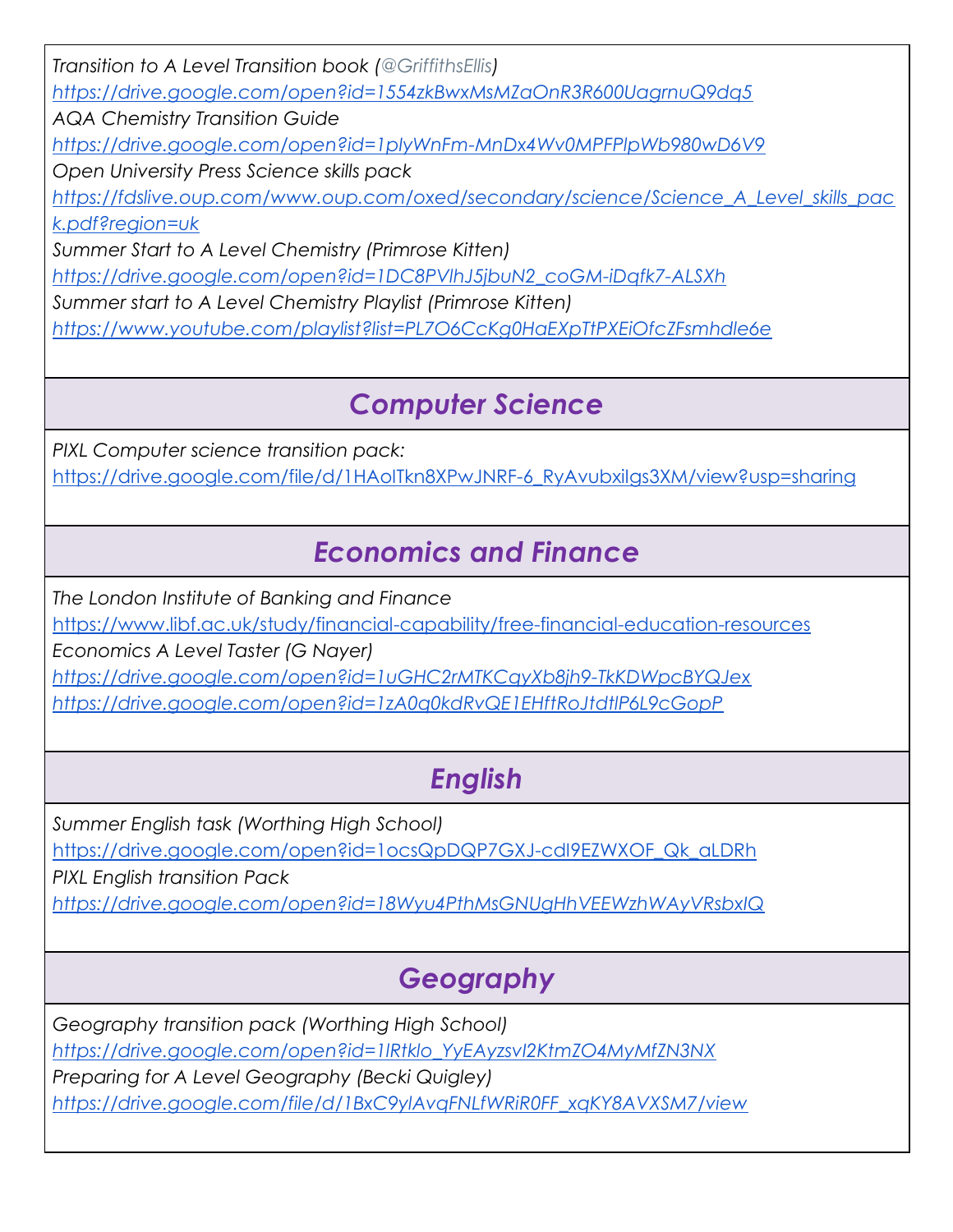### *History*

*Oxford University Press transition pack:*

[https://fdslive.oup.com/www.oup.com/oxed/secondary/history/A%20Level%20History%20Lear](https://fdslive.oup.com/www.oup.com/oxed/secondary/history/A%20Level%20History%20Learning%20from%20home%20pack.pdf?region=uk) [ning%20from%20home%20pack.pdf?region=uk](https://fdslive.oup.com/www.oup.com/oxed/secondary/history/A%20Level%20History%20Learning%20from%20home%20pack.pdf?region=uk)

*Keep learning history transition pack (Worthing High School)*

*[https://drive.google.com/open?id=1T2HCQ\\_LcuUQJn9umnDmbWZ9GIx72NzMv](https://drive.google.com/open?id=1T2HCQ_LcuUQJn9umnDmbWZ9GIx72NzMv)*

## *Maths*

*Induction to A Level Maths booklet*

*<https://drive.google.com/open?id=1fLHKZLikzffY6xX8UUJ2tFQuaNWgMrmc>*

*A Level Maths Transition Pack (Worthing High School)*

*[https://drive.google.com/file/d/1r5EVD5Bd0DLIkJm3pV1vOEwf93v3M\\_ph/view?usp=sharing](https://drive.google.com/file/d/1r5EVD5Bd0DLIkJm3pV1vOEwf93v3M_ph/view?usp=sharing)*

*Maths Transition Questions (Worthing High School)*

*<https://drive.google.com/open?id=1NMVPsGRXupixeJx93ZFygHf8feX5KxFh>*

*Summer start for A Level Maths Playlist (Primrose Kitten)*

*<https://www.youtube.com/playlist?list=PL7O6CcKg0HaEoGAK4fX9kiQXwMQerJZJ9>*

## *Media*

*Media transition packs (Worthing High School)*

*<https://drive.google.com/file/d/1abdU2qGuUcUYSG5WxOPlJAQKRfjul2-D/view?usp=sharing> [https://drive.google.com/open?id=16xyfrhM\\_a1rAdkhpnoHj16c5Ov6m5bZI](https://drive.google.com/open?id=16xyfrhM_a1rAdkhpnoHj16c5Ov6m5bZI)*

### *Physics*

*Oxford University Press transition pack:*

*[http://fdslive.oup.com/www.oup.com/oxed/secondary/science/Science\\_A\\_Level\\_Transition\\_](http://fdslive.oup.com/www.oup.com/oxed/secondary/science/Science_A_Level_Transition_Pack_Physics.pdf) [Pack\\_Physics.pdf](http://fdslive.oup.com/www.oup.com/oxed/secondary/science/Science_A_Level_Transition_Pack_Physics.pdf)*

*PIXL Transition pack:*

*[https://drive.google.com/open?id=1vI2doobF-Mc7d\\_yMR-ED8j2YY0LzXFKV](https://drive.google.com/open?id=1vI2doobF-Mc7d_yMR-ED8j2YY0LzXFKV)*

*Isaac Physics:*

*<https://isaacphysics.org/alevel>*

*Prepare for the challenge of A level Physics (free as a kindle book)*

*[https://www.amazon.co.uk/gp/product/B0851MGFWZ/ref=as\\_li\\_qf\\_asin\\_il\\_tl?ie=UTF8&tag=gor](https://www.amazon.co.uk/gp/product/B0851MGFWZ/ref=as_li_qf_asin_il_tl?ie=UTF8&tag=gorillaphys06-21&creative=6738&linkCode=as2&creativeASIN=B0851MGFWZ&linkId=da683336f706916f0618812965d27980) [illaphys06-](https://www.amazon.co.uk/gp/product/B0851MGFWZ/ref=as_li_qf_asin_il_tl?ie=UTF8&tag=gorillaphys06-21&creative=6738&linkCode=as2&creativeASIN=B0851MGFWZ&linkId=da683336f706916f0618812965d27980)*

*[21&creative=6738&linkCode=as2&creativeASIN=B0851MGFWZ&linkId=da683336f706916f06188](https://www.amazon.co.uk/gp/product/B0851MGFWZ/ref=as_li_qf_asin_il_tl?ie=UTF8&tag=gorillaphys06-21&creative=6738&linkCode=as2&creativeASIN=B0851MGFWZ&linkId=da683336f706916f0618812965d27980) [12965d27980](https://www.amazon.co.uk/gp/product/B0851MGFWZ/ref=as_li_qf_asin_il_tl?ie=UTF8&tag=gorillaphys06-21&creative=6738&linkCode=as2&creativeASIN=B0851MGFWZ&linkId=da683336f706916f0618812965d27980)*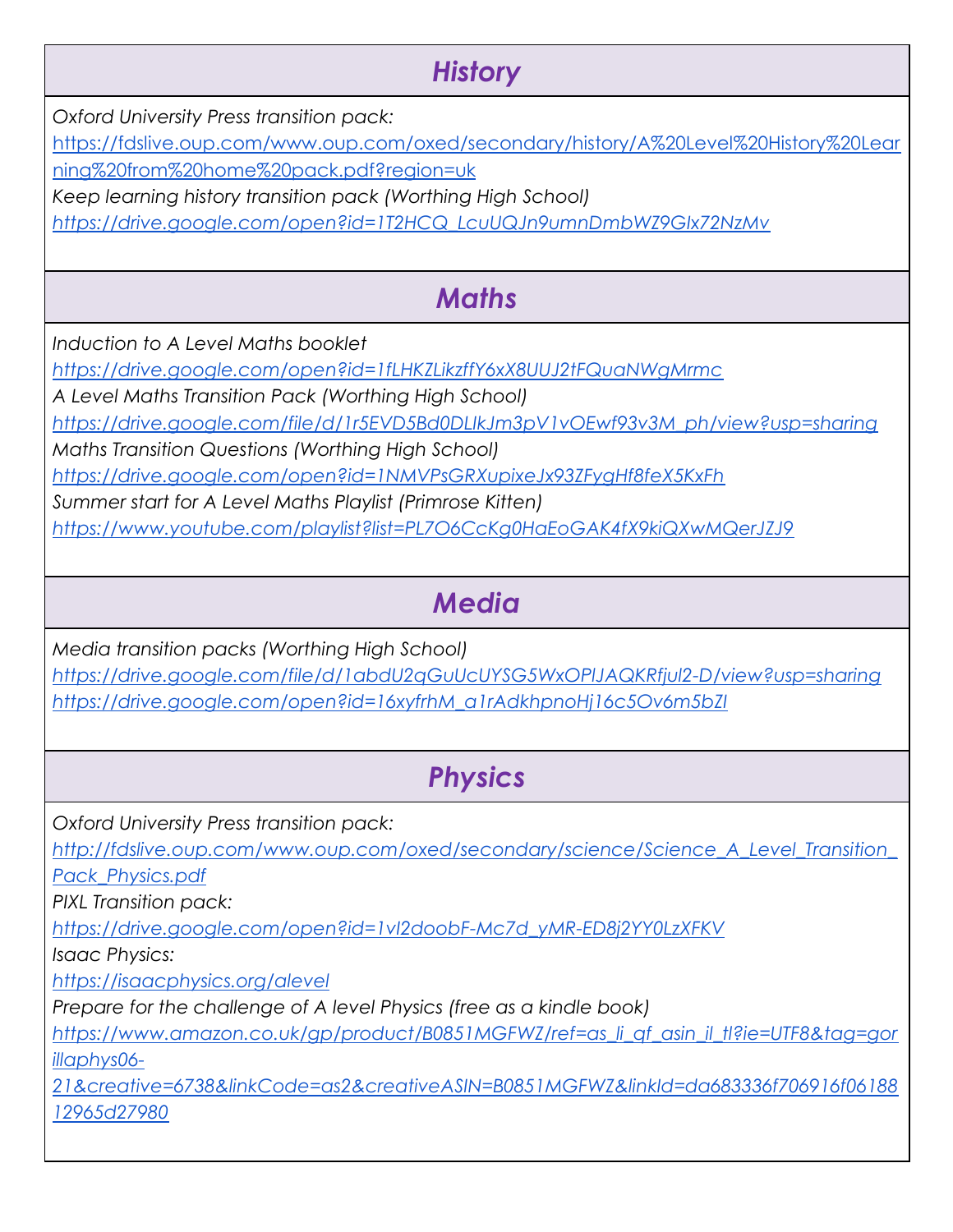*Physics Transition Workbook*

*<https://drive.google.com/open?id=1imydFOC7beMR-9cYiyDfFBowQoUHExaI>*

*PIXL A Level Physics Baseline test*

*<https://drive.google.com/open?id=1pqB04ONOS-grv-jFlGrsIQ7z9JgJpSpg>*

*AQA Transition Guide*

*<https://drive.google.com/open?id=14JweDdLpxm0yRtwTS7aIk0Dfs5bu23xD>*

*Open University Press Science skills pack*

*[https://fdslive.oup.com/www.oup.com/oxed/secondary/science/Science\\_A\\_Level\\_skills\\_pac](https://fdslive.oup.com/www.oup.com/oxed/secondary/science/Science_A_Level_skills_pack.pdf?region=uk)*

*[k.pdf?region=uk](https://fdslive.oup.com/www.oup.com/oxed/secondary/science/Science_A_Level_skills_pack.pdf?region=uk)*

*Fundamental skills for A Leven Physics (John Eyre)*

*<https://drive.google.com/open?id=1vCFDxdTQ8cnWmJ66g4K23BNXPUlUGYRH>*

## *Psychology*

*Oxford University Press transition pack:*

*[http://fdslive.oup.com/www.oup.com/oxed/secondary/psychology/AQA\\_A\\_Level\\_Psych\\_LF](http://fdslive.oup.com/www.oup.com/oxed/secondary/psychology/AQA_A_Level_Psych_LFH_pack.pdf?region=uk)*

*[H\\_pack.pdf?region=uk](http://fdslive.oup.com/www.oup.com/oxed/secondary/psychology/AQA_A_Level_Psych_LFH_pack.pdf?region=uk)*

*Psychology Summer transition work (Worthing High School)*

*<https://drive.google.com/open?id=1FmZxHDcr96-mhrcfGpIdSJLjLFaOjuSo>*

*OCR A Level Psychology Transition (@ms\_Tweedz)*

*<https://drive.google.com/file/d/1Q84Y0Z-mtoWwCzonezvr-t8-YdBn5CCs/view>*

#### *RE*

*Oxford university Press Learning from home pack*

*[https://fdslive.oup.com/www.oup.com/oxed/secondary/re/AQA%20GCSE%20RS%20Learning](https://fdslive.oup.com/www.oup.com/oxed/secondary/re/AQA%20GCSE%20RS%20Learning%20from%20home%20pack_2%20(1).pdf?region=uk) [%20from%20home%20pack\\_2%20\(1\).pdf?region=uk](https://fdslive.oup.com/www.oup.com/oxed/secondary/re/AQA%20GCSE%20RS%20Learning%20from%20home%20pack_2%20(1).pdf?region=uk)*

*<https://peped.org/>* **Peped** - a site aimed at the OCR specification, managed by a highly respected RE writer. The site provides a full range of materials from simple summaries to challenging extended reading. It also contains excellent revision materials including sample essays and is organised in-line with the three components

*<https://divinityphilosophy.net/>* **Logos** – a blog created by the author and scholar Charlotte Vardy specifically for the OCR specification, providing excellent essay advice, model answers and an exhaustive list of possible exam questions from all three components of the course.

*<http://www.bbc.co.uk/religion/religions/>* BBC Religion and Ethics website – a good clear start on any religious topic